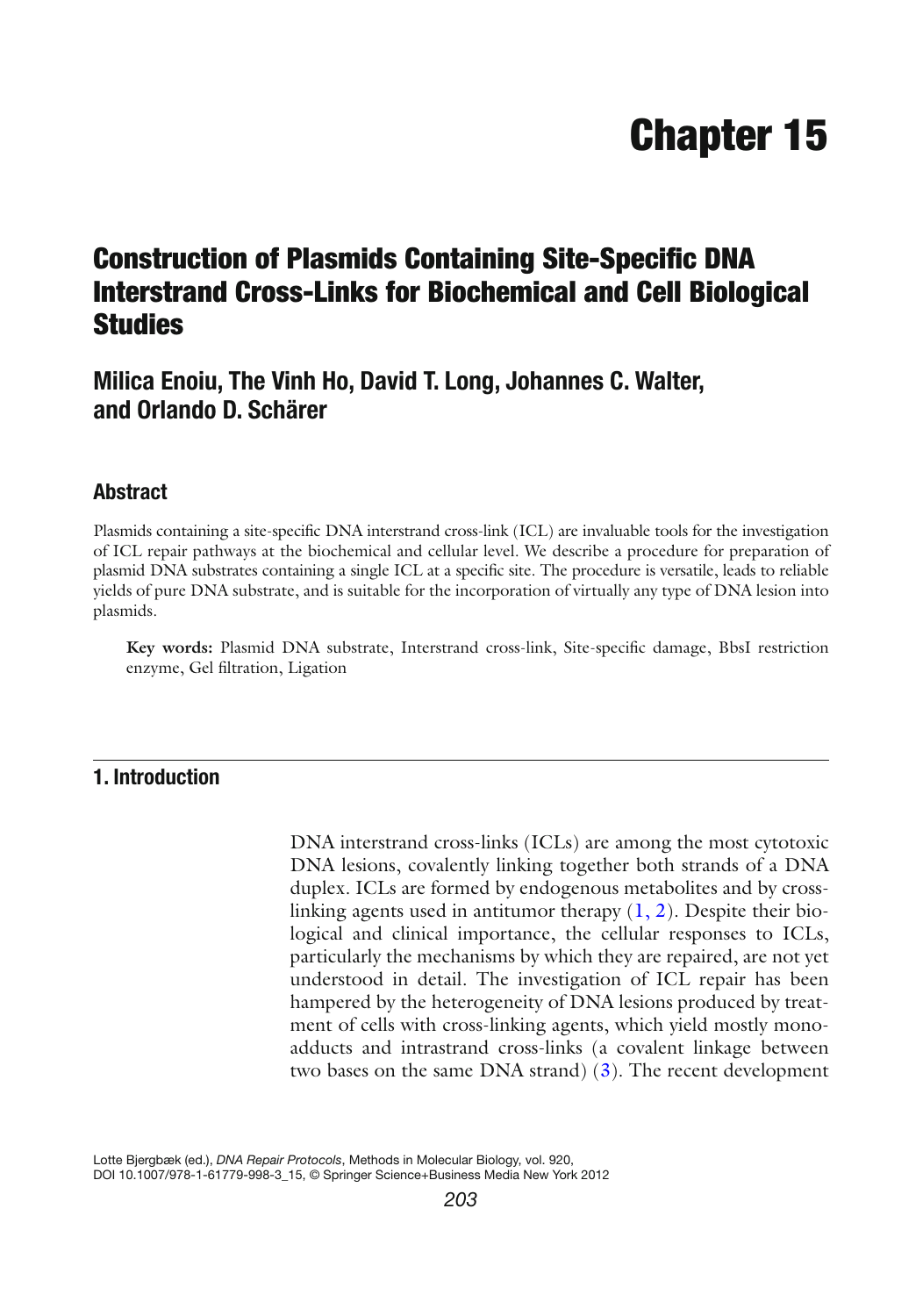<span id="page-1-0"></span>

Fig. 1. Strategy for the construction of the site-specific, modified plasmid. (a) pSVRLuc plasmid containing 2 BbsI sites in tandem. ( **b** ) The recognition sequence ( *underlined* ) and cleavage site of the BbsI restriction enzyme. (c) The sequence of the tandem BbsI sites in the pSVRLuc plasmid. (d) The sequence of the cisplatin ICL-containing duplex oligonucleotide. The 5' phosphorylated four nucleotide overhangs are shown in *bold*.

of methods to generate oligonucleotides containing site-specific ICLs and their incorporation into plasmids has been extremely useful for the dissection of different ICL repair pathways using biochemical  $(4-6)$  and cell biological methods  $(7-10)$ . However, the preparation of such substrates is technically difficult, generally resulting in low yields or nonhomogenous substrates that contain varying amounts of impurities. We report a procedure for preparing ICL-containing plasmids with high purity and yield that overcomes these limitations.

The challenge of incorporating duplex oligonucletides into plasmids in vitro lies in the low efficiency of the ligation reaction, risk of incorporating multiple copies of the oligonucleotide or linearized plasmid, and controlling the orientation of incorporation. Our method addresses these issues by inserting two BbsI sites in tandem within a plasmid (Fig. 1a). BbsI is a type IIS restriction enzyme that cleaves outside of a non-palindromic recognition sequence (Fig. 1b). After treatment with BbsI, the plasmid forms linear fragments (a vector and the excised fragment) with two different non-palindromic cohesive ends (Fig. 1a, c). Following linearization with BbsI, the plasmid vector is separated from the excised fragment by gel filtration, and the 4-nucleotide 5' ends are ligated to the complimentary 5' phosphorylated ends of an oligonucleotide insert containing a single ICL (Fig. 1d). We have found that the best yield of closed circular plasmid is obtained when very low concentrations of linearized plasmid vector (0.5–2 nM) and slight excess of the oligonucleotide insert  $(1.5-3x)$  are used. Under these conditions, the formation of multimeric species and the ligation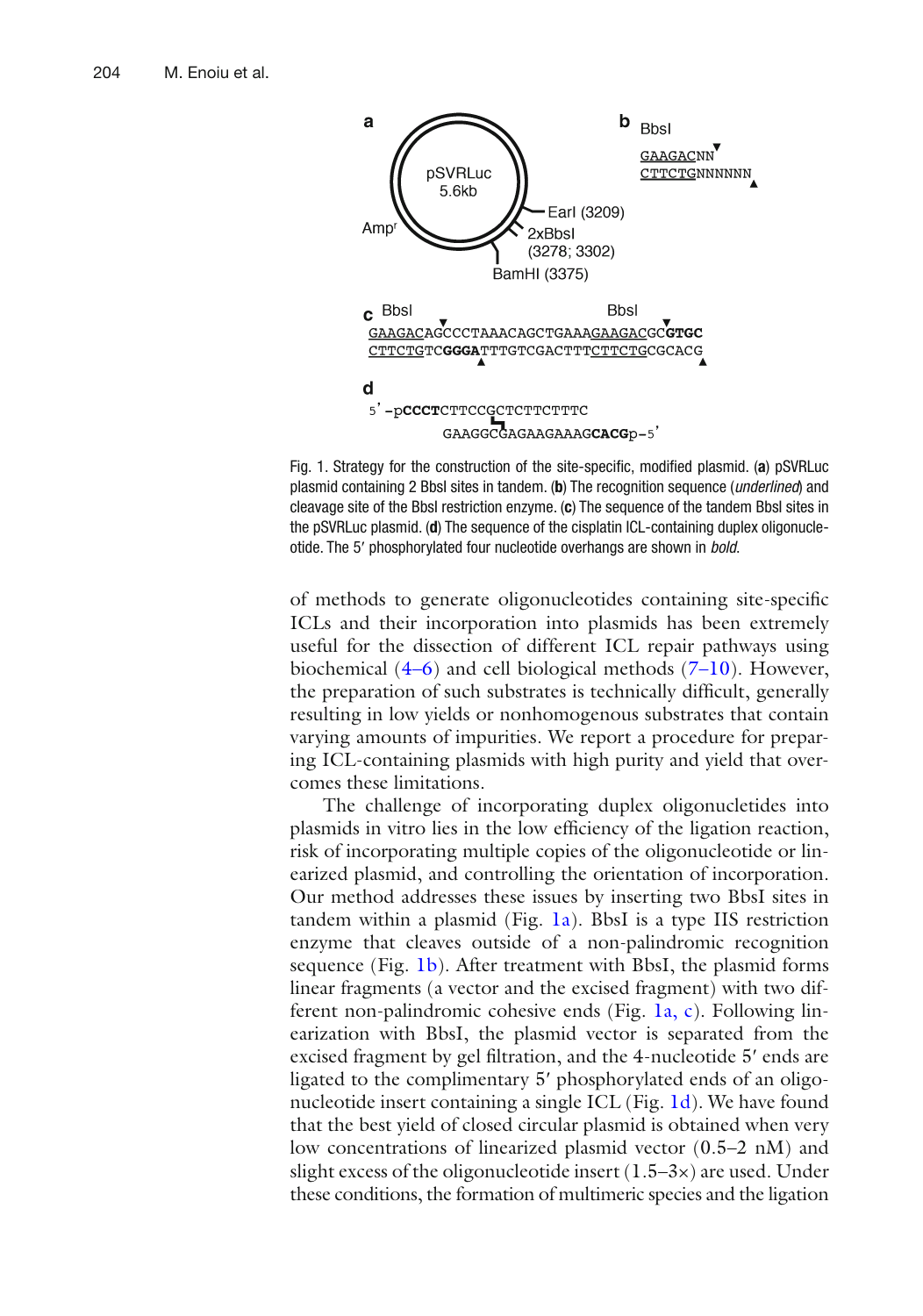<span id="page-2-0"></span>of separate insert molecules at each end of the linear vector are reduced. Finally, the covalently closed circular plasmid is purified by ethidium bromide cesium chloride density gradient centrifugation. This design ensures the incorporation of a single molecule of the damage-containing oligonucleotide duplex in a controlled orientation into a closed circular plasmid. The non-palindromic sticky ends preclude intramolecular and intermolecular ligation amongst separate molecules of plasmid vector or insert, and are a key factor for the specificity of the ligation procedure.

We have successfully used this method for the incorporation of different ICLs (cisplatin or nitrogen mustard-like), as well as intrastrand cross-links (cisplatin) into plasmids. The substrates obtained have been used, in their circular form, for in vitro investigations of replication-associated ICL repair  $(4, 5)$  and the repair of a transcription-blocking ICL in mammalian cells (using a reporter gene reactivation assay), or as a linear fragment for an in vitro transcription assay (Enoiu M, Jiricny J, Schärer OD, manuscript in revision). Herein, we describe the construction of the plasmid substrate used for in vitro replication assays in *Xenopus laevis* egg extracts (described in the accompanying Chapter [16](http://dx.doi.org/10.1007/978-1-61779-998-3_16) by Knipscheer et al.). Our procedure is versatile and can be used for any plasmid engineered to contain the tandem BbsI sites, as well as for the incorporation of duplex oligonucleotides containing virtually any type of DNA modification.

# **2. Materials**

| 2.1. DNA Components          | 1. Plasmid DNA: pSVRLuc (5.6 kb) (Maxiprep) (see Note 1).<br>This DNA and detailed sequence information is available upon<br>request from the authors.                                                                                     |
|------------------------------|--------------------------------------------------------------------------------------------------------------------------------------------------------------------------------------------------------------------------------------------|
|                              | 2. Oligonucleotides 5' phosphorylated, for the preparation of the<br>DNA duplex containing a cisplatin ICL (see Note 2).                                                                                                                   |
|                              | Upper strand sequence: 5'pCCCTCTTCCGCTCTTCTTTC;<br>bottom strand sequence: 5'pGCACGAAAGAAGAGCGGAAG<br>(the cross-linked bases are indicated in bold) (Fig. 1d) (see Note 3).<br>Dissolve the oligonucleotides to 2 mM in H <sub>2</sub> O. |
| 2.2. Reagents<br>and Buffers | Use ultrapure water (18 $\text{M}\Omega$ ) for the preparation of solutions and<br>in all reactions. All the reagents are of analytical grade.                                                                                             |
|                              | 1. Cisplatin: To obtain a 4 mM cisplatin solution, freshly dissolve<br>6 mg cisplatin in 5 mL H <sub>2</sub> O. Vortex until completely dissolved.<br>Protect from light.                                                                  |
|                              | 2. 15.2 mM AgNO <sub>3</sub> :12.9 mg AgNO <sub>3</sub> (MW: 169.9) in 5 mL<br>$H2O$ .                                                                                                                                                     |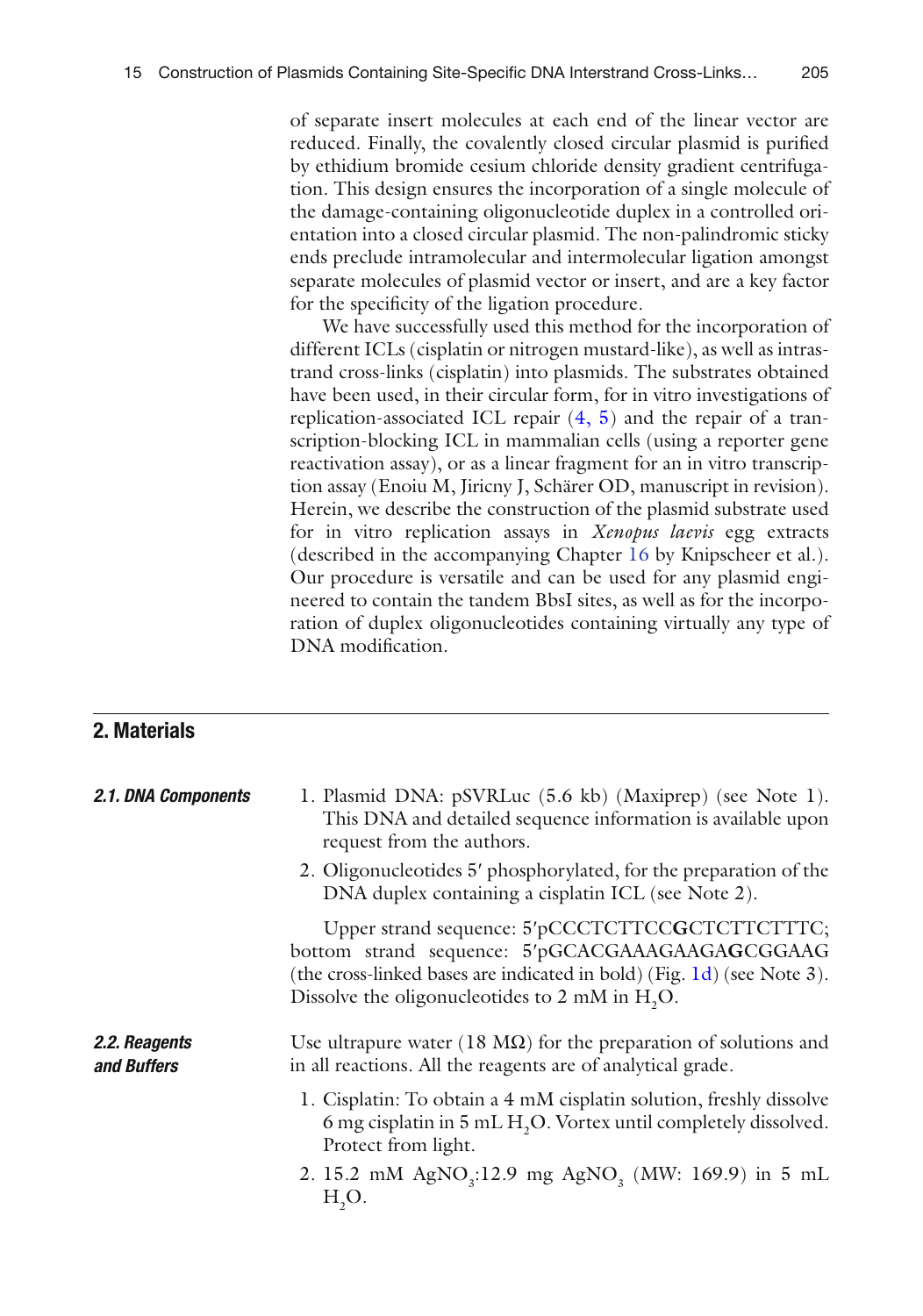- 3. 20 mM NaClO<sub>4</sub>, pH 5.2: 281 mg NaClO<sub>4</sub>.H<sub>2</sub>O (MW: 140.46) in 90 mL  $H_2O$ . Adjust the pH to 5.2 with 1 % acetic acid and the volume to 100 mL. Dilute with an equal volume of  $H_2O$ to obtain  $10 \text{ mM NaClO}_4$ .
- 4. 100 mM NaClO<sub>4</sub>: 1.4 g NaClO<sub>4</sub>·H<sub>2</sub>O in 100 mL H<sub>2</sub>O.
- 5. 0.5 M NaCl: 2.92 g NaCl (MW: 58.44) in 100 mL H<sub>2</sub>O.
	- 6. Mobile phases for anion exchange chromatography:
		- A1: 10 mM Tris–HCl, pH 7.4: 1.21 g Tris in 800 mL  $H_2O$ , adjust the pH to 7.4 with HCl and the volume to 1 L. Filter and degas.
		- B1: 1 M NaCl, 10 mM Tris–HCl, pH 7.4: 1.21 g Tris and 58.4 g NaCl in 800 mL  $H_2O$ , adjust the pH to 7.4 with HCl and the volume to 1 L. Filter and degas.
		- A2: 10 mM NaOH: 0.4 g NaOH in 1 L  $H_2O$ . Filter and degas.
		- B2: 1 M NaCl, 10 mM NaOH: 0.4 g NaOH and 58.4 g NaCl in  $1 L H_2O$ . Filter and degas.
	- 7. BbsI (NEB R0539L) 5,000 U/mL (see Note 4).
	- 8. Analytical restriction enzymes: EarI, BamHI.
	- 9. T4 DNA Ligase (NEB M0202L) 400,000 U/mL.
- 10. 10× Ligase buffer: 500 mM Tris–HCl, pH 7.5, 100 mM  $MgCl<sub>2</sub>$ , 10 mM DTT, 1 mM ATP, 25  $\mu$ g/mL bovine serum albumin (BSA). Make 1 mL aliquots and store at −20 °C.
- 11. NEBuffer 2 (10×).
- 12. BSA 10 mg/mL (100 $\times$ ): Dilute 1/10 in H<sub>2</sub>O to obtain a 10 $\times$ stock.
- 13. 10 mM Tris–HCl, pH 8.0.
- 14. TE buffer: 10 mM Tris–HCl pH 8.0, 1 mM EDTA. Filter and degas for use as a gel filtration buffer.
- 15. DNA ladders: 1 kb DNA Ladder (NEB N3232) and 100 bp DNA Ladder (NEB 3231). Store at −20 °C.
- 16. 1× Tris–acetate buffer (TAE): 40 mM Tris–acetate, 1 mM EDTA, pH 8.0. Prepare a 50× stock solution from 242 g Tris base, 57.1 mL glacial acetic acid,  $100$  mL 0.5 M EDTA,  $\mathrm{H}_{2}\mathrm{O}$ to  $1 L (pH 8.0)$ .
- 17. 1× Tris–borate buffer (TBE): 89 mM Tris–borate, 2 mM EDTA, pH 8.0. Prepare a  $5\times$  stock solution from  $54 \text{ g}$  Tris base, 27.5 g boric acid, 0.5 M EDTA,  $H_2O$  to 1 L (pH 8.0).
- 18. Gel loading buffer (6×): 0.25 % Bromophenol blue, 0.25 % xylene cyanol FF, 30 % glycerol in water. Store at 4 °C.
- 19. Acrylamide/Bisacrylamide 29:1. Store at 4 °C.
- 20. Agarose, ultrapure.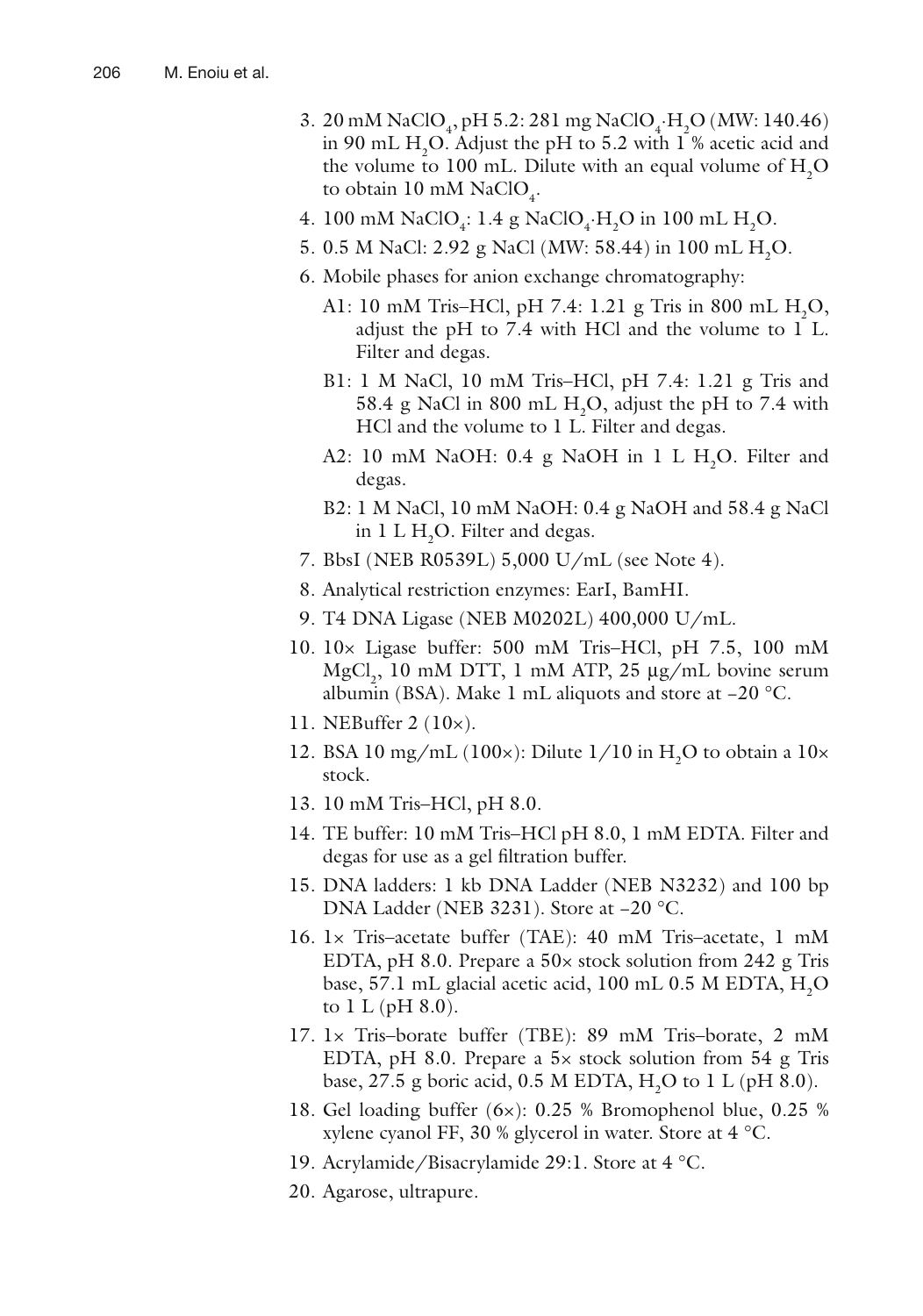- 21. 10% Ammonium persulfate. To 1 g ammonium persulfate, add  $H<sub>2</sub>O$  to 10 mL. Store at 4 °C for up to 4 weeks.
- 22. *N*, *N*, *N'*, *N'*-Tetramethylethylenediamine (TEMED). Store at  $4^{\circ}C$ .
- 23. Phenol:chloroform:isoamyl alcohol (25:24:1). Store at 4 °C.
- 24. 1-Butanol.
- 25. Ethanol.
- 26. Chloroform.
- 27. Ethidium bromide 10 mg/mL (Sigma E 8751).
- 28. 3 M sodium acetate pH 5.2: 40.8 g of sodium acetate  $3H_2O$  in  $80 \text{ mL of } H_2O$  and set pH to 5.2 with 3 M acetic acid.
- 29. Cesium chloride.

#### *2.3. Equipment and Consumables*

- 1. Fast protein liquid chromatography(FPLC) system (e.g., ÄKTA FPLC from GE Healthcare).
- 2. Mono Q 5/50 GL column (GE Healthcare).
- 3. Gel filtration column HiLoad Superdex 75 prep grade 16/60. Store in 20 % ethanol at 4 °C.
- 4. UV spectrophotometer.
- 5. Ultracentrifuge (Sorvall Ultra Pro 80), Vertical rotor 65 V13.
- 6. PA Ultracrimp Tubes 6 mL (Sorvall 792730).
- 7. Ultracrimp sealing tool (Sorvall 79263).
- 8. High-speed centrifuge (Sorvall Evolution RC), Sorvall SS-34 fixed angle rotor.
- 9. Oak Ridge centrifuge tube (30 mL and 50 mL).
- 10. Bench-top centrifuge (Eppendorf 5804R), Swing-bucket rotor A-4-44.
- 11. Microcentrifuge (Eppendorf 5417R).
- 12. UV lamp (360 nm wavelength).
- 13. UV transilluminator.
- 14. Agarose gel electrophoresis system.
- 15. Bio-Rad Mini-PROTEAN 3 Electrophoresis system.
- 16. Water bath.
- 17. Thermomixer compact (Eppendorf).
- 18. Amicon Ultra-15 3K (centrifugal filter device).
- 19. Amicon Ultra-15 30K (centrifugal filter device).
- 20. Amicon Ultra-4 30K (centrifugal filter device).
- $21.0.47 \mu m$  Millipore filter.
- 22. 21-gauge needle.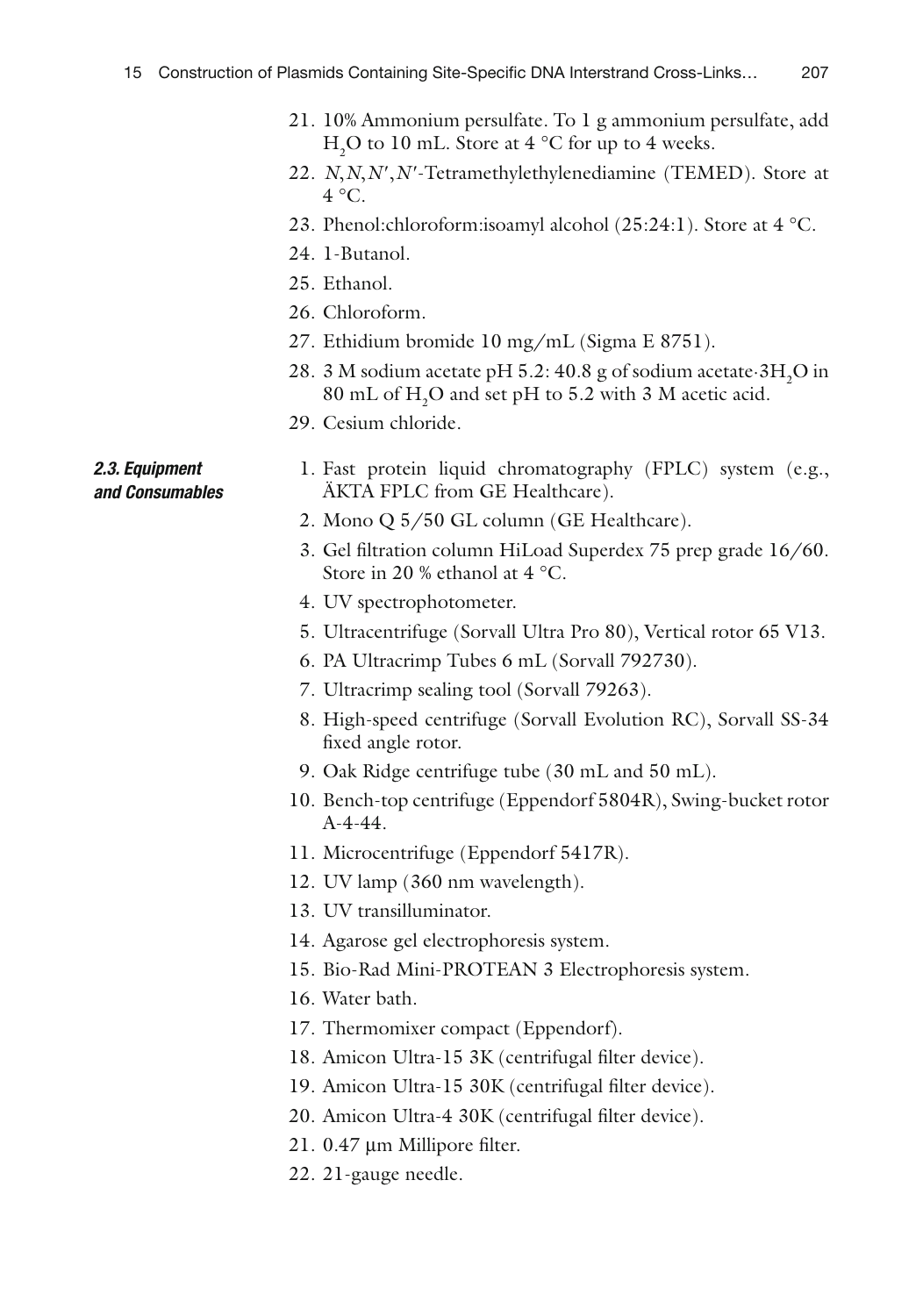- 23. 18-gauge needle attached to 1 mL syringe.
- 24. Qiagen Plasmid Maxi Kit. Kit includes QIAGEN-tip 500 columns as well as QBT and QC and QF buffers.

# **3. Methods**

| 3.1. Preparation<br>of the DNA Duplex<br><b>Containing</b><br>a Cisplatin ICL | This protocol is based on the procedure established by Hofr and<br>Brabec $(11)$ .                                                                                                                                                                                                                                                                                                                                                                                                                                                                                                                                                                                                                                                                                 |
|-------------------------------------------------------------------------------|--------------------------------------------------------------------------------------------------------------------------------------------------------------------------------------------------------------------------------------------------------------------------------------------------------------------------------------------------------------------------------------------------------------------------------------------------------------------------------------------------------------------------------------------------------------------------------------------------------------------------------------------------------------------------------------------------------------------------------------------------------------------|
|                                                                               | 1. Generation of monoaqua species from cisplatin:<br>Cisplatin can react with DNA only after a chloride ligand is<br>replaced by $H2O$ (see Note 5). The activation of cisplatin to<br>monoaquamonochloro cisplatin is performed by precipitating<br>chloride in a reaction with 0.95 molar equivalents of AgNO <sub>3</sub> in<br>10 mM NaClO <sub>4</sub> , pH 5.2.<br>Mix in an Eppendorf tube $250 \mu L 4$ mM cisplatin, 187.5 $\mu L$<br>H <sub>2</sub> O, 500 µL 20 mM NaClO <sub>4</sub> , pH 5.2, and 62.5 µL 15.2 mM<br>AgNO <sub>3</sub> . Incubate for 24 h at 37 $\mathrm{^{\circ}C}$ in the dark. Filter through<br>a 0.47 µm Millipore filter to remove the AgCl precipitate. Keep<br>the solution on ice and use it immediately for the next step. |
|                                                                               | 2. Platination of the single-stranded oligonucleotide to a cisplatin<br>monoadduct: The single-stranded oligonucleotide (upper<br>strand sequence, see Subheading 2) is reacted with monoaqua-<br>monochloro cisplatin at a cisplatin-to-DNA ratio of 3:1 in<br>10 mM NaClO <sub>4</sub> , pH 5.2.<br>$M_{\rm W}$ in an Ennealorf tube 45 uL 10 mM NeClO nH $\bar{5}$ 2                                                                                                                                                                                                                                                                                                                                                                                            |

Mix in an Eppendorf tube  $45 \mu L$  10 mM NaClO<sub>4</sub> pH 5.2, 30 μL of 1 mM monoaquamonochloro cisplatin, and 5 μL of 2 mM oligonucleotide (10 nmol DNA) (see Note 6). Incubate for 12 min at 37 °C. Stop the reaction by adding 20 μL of  $0.5$  M NaCl  $(0.1$  M final concentration). Keep on ice until next step.

3. Purification of the cisplatin monoadduct containing oligonucleotide: The cisplatin monoadduct is separated from the unreacted oligonucleotide and overplatinated by-products by anion exchange FPLC using a Mono Q column.

Connect the Mono  $Q_{5}/50$  GL column to the AKTA purifier. Wash the column with  $H_2O$  and then equilibrate with 0.1 M NaCl and 10 mM Tris–HCl, pH 7.4 (10 % buffer B1, 90 % buffer A1).

Dilute the DNA sample to 1 mL with 0.1 M NaCl and 10 mM Tris–HCl, pH 7.4 and inject it using a 1 mL syringe into the 2 mL sample loop. Start a three-step gradient: 10–37 % buffer B1 in 5 column volumes, 37–47 % buffer B1 in 40 column volumes, and 47–100 % buffer B1 in 1 column volume at a flow rate of  $2 \text{ mL/min}$ . Re-equilibrate to 10 % buffer B1. Collect 0.5 mL fractions during the second gradient step.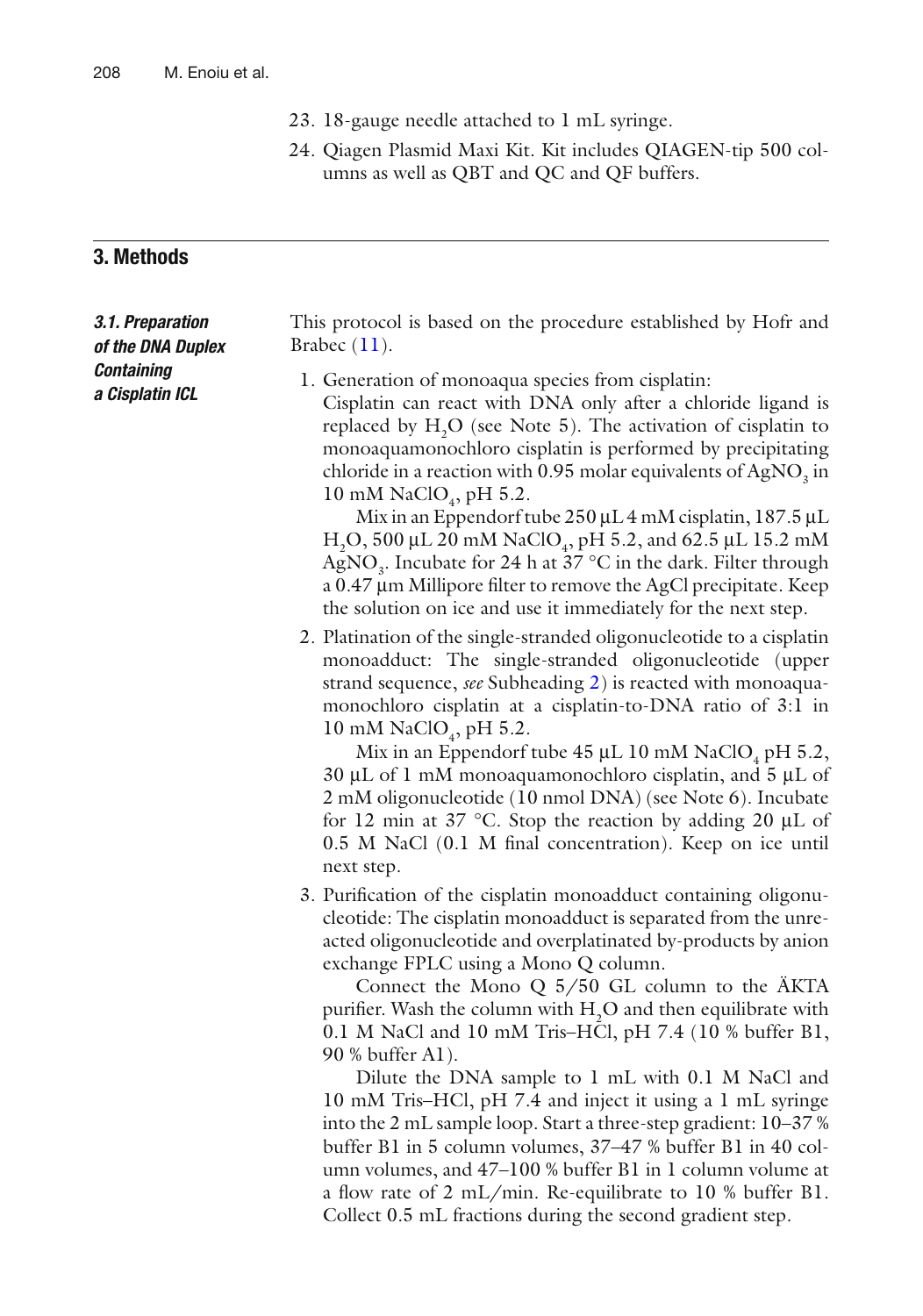<span id="page-6-0"></span>

Fig. 2. Purification of the cisplatin monoadduct and cisplatin ICL DNA. (a) Typical anion exchange chromatogram showing separation of the cisplatin monoadduct DNA (indicated by *arrow*) from the unreacted oligonucleotide (*last peak*) and the overplatinated by-products (early eluting peaks). (b) Typical anion exchange chromatogram showing separation of the cisplatin ICL (indicated by *arrow*) from the single-stranded oligonucleotides. (c) Analysis of radiolabeled (<sup>32</sup>P) cisplatin ICL and cisplatin monoadduct DNA in denaturing polyacrylamide gel.

The cisplatin monoadduct elutes at about 0.4 M NaCl before the unreacted oligonucleotide (Fig.  $2a$ ). Pool the fractions corresponding to the monoadduct and measure the DNA concentration by UV (the contribution of cisplatin to the absorbance is ignored). The yield of the cisplatin monoadduct oligonucleotide is typically around 15–20 %.

- 4. Annealing of the cisplatin monoadduct containing oligonucleotide to the complementary strand:  $\text{Add } \text{MgCl}_2$  to the solution containing the cisplatin monoadduct oligonucleotide to a final concentration of 2 mM. Add 1.05 molar equivalents of the complementary oligonucleotide (bottom strand sequence, see Subheading [2\)](#page-2-0). Mix and incubate for 24 h at 25  $^{\circ}$ C (protect from light).
- 5. Cross-linking reaction: The formation of the ICL is performed in 100 mM  $NaClO<sub>4</sub>$ . Desalt and exchange the buffer of the DNA sample by extensive washing with  $100 \text{ mM NaClO}_4$  in a centrifugal filter device Amicon Ultra-15 3K at 4 °C in a benchtop centrifuge (Eppendorf 5804R) at  $2,500 \times g$  at 4 °C (see Note 7). Repeat the washing step seven to eight times. Stop the last washing step when the volume of the sample is about 1 mL. Incubate for 48 h in the dark at 37 °C for the cross-linking reaction.
- 6. Purification of the cross-linked duplex: The cross-linked DNA is separated from the single-stranded oligonucleotides on the Mono Q column in an alkaline gradient. Equilibrate the Mono Q column with 0.1 M NaCl and 10 mM NaOH (10 % mobile phase B2, 90 % mobile phase A2). Dilute the DNA sample to 2 mL with 0.1 M NaCl and 10 mM NaOH. Inject the DNA sample into the 2 mL sample loop. Start a three-step gradient: 10–55 % B2 in 7 column volumes; 55–70 % B2 in 40 column volumes; and 55–100 % B2 in 1 column volume. Collect 0.5 mL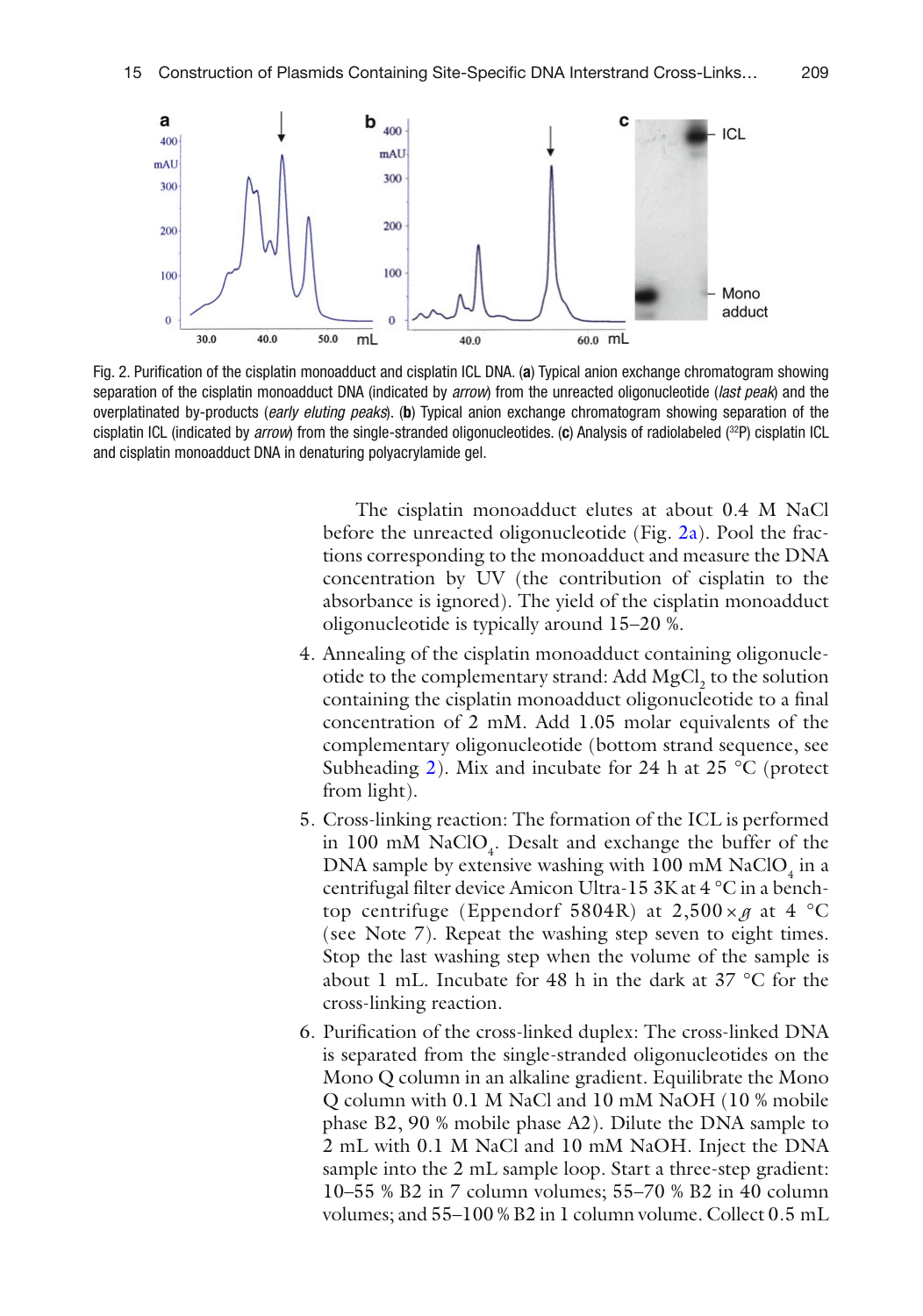fractions during the second step of the gradient. The crosslinked duplex elutes in a single peak after the single-stranded oligonucleotides (Fig. [2b](#page-6-0)).

- 7. Pool the fractions corresponding to the ICL. Concentrate using the centrifugal filter device Amicon Ultra-15 3K in a bench-top centrifuge at  $2,500 \times g$  at 4 °C and wash seven to eight times with 10 mM Tris–HCl, pH 7.4 containing 10 mM NaClO<sub>4</sub>. Concentrate to about 1 mL at the final washing step. Measure the DNA concentration using a UV spectrophotometer. Make aliquots of 60 pmol DNA and store at −80 °C. The typical yield of the ICL duplex is 4–5 % with respect to the single-stranded oligonucleotide used in the first platination reaction (see Note 8).
- 1. Set up a BbsI digest by mixing in an Eppendorf tube 300 μg plasmid DNA (see Note 9),  $30 \mu L$  BbsI (150 U), and 60  $\mu L$  $10\times$  NEB2, and add  $H<sub>2</sub>O$  to 600 µL total volume. Mix well (without vortexing) and incubate at 37 °C overnight in a Thermomixer.
	- 2. Check BbsI digestion on an agarose gel. Prepare a 0.8 % mini agarose gel in  $1 \times TAE$ ; add ethidium bromide to a final concentration of 0.5 μg/mL and allow to polymerize completely. Mix  $0.5 \mu L$  of the BbsI digestion mix (250 ng DNA) with 4.5 μL H<sub>2</sub>O and 1 μL 6× gel loading dye. Load digested sample on the agarose gel alongside a sample of the undigested plasmid (250 ng) and 1 kb DNA ladder. Run the gel at  $5 \text{ V/cm}$ until the bromophenol blue and xylene cyanol are separated by about 2 cm and take a photograph. The BbsI-digested plasmid should be linearized (Fig.  $3a$ ) (see Note 10).
	- 3. Check by restriction analysis whether the BbsI digest was complete (see Note 11).

Place 2 μL of the BbsI digest mix (1 μg DNA) into each of the two Eppendorf tubes. Mix the first sample with  $0.5 \mu L$ EarI (10 U), 1.8  $\mu$ L 10× NEBuffer 2, and 15.7  $\mu$ L H<sub>2</sub>O. Mix the second sample with 0.5 μL BamHI (10 U), 1.8 μL  $10 \times$ NEBuffer 2, 2  $\mu$ L 10× BSA, and 13.7  $\mu$ L H<sub>2</sub>O. Incubate both tubes for 2 h at 37 °C.

- 4. Prepare a 12 % non-denaturing polyacrylamide gel using the BioRad Miniprotean 3 gel casting system. For a minigel with 1.5 mm spacers, prepare 10 mL of polyacrylamide gel: 3 mL 40 % Acrylamide (Acrylamide/Bisacrylamide 29:1), 2 mL  $5 \times TBE$ , 4.93 mL H<sub>2</sub>O, 70 µL 10 % Ammonium persulfate, and 3.5 μL TEMED. Pour the gel and insert a comb with ten slots.
- 5. Add 4 μL 6× gel-loading buffer (without xylene cyanol) to the EarI and BamHI digests and load on the gel alongside the 100 bp DNA marker. Load  $1 \times$  gel loading dye (with both

#### *3.2. BbsI Digestion of the Plasmid DNA*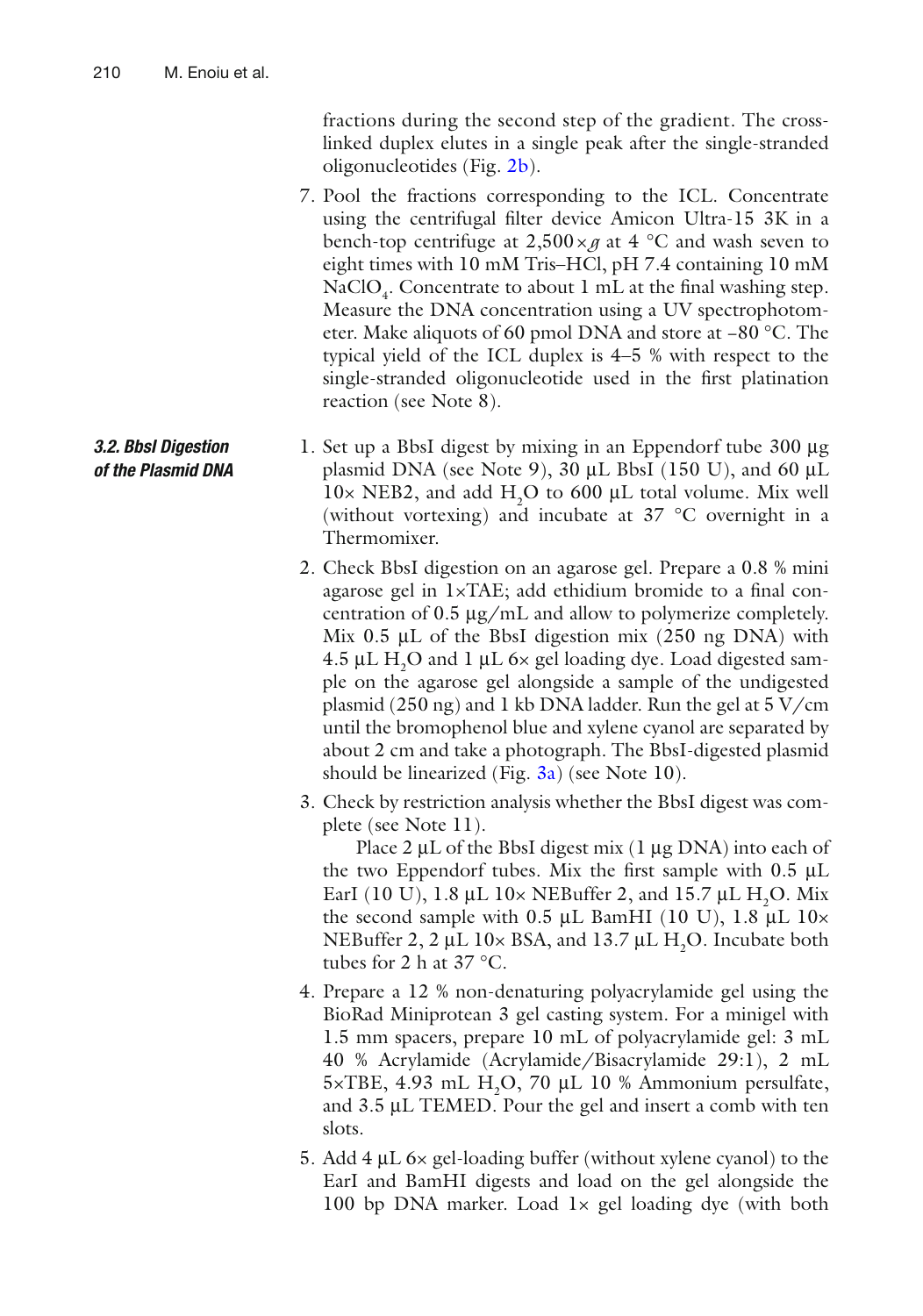<span id="page-8-0"></span>

Fig. 3. BbsI digest of the pSVRLuc plasmid. (a) Analyzing BbsI digestion by agarose gel. Lane 1: 1 kb DNA Ladder, lane 2: undigested plasmid, lane 3: BbsI-digested plasmid. *CCC* covalently closed circular form, *L* linear plasmid. ( **b** ) Restriction analysis of the BbsIdigested plasmid. The fragments released after BamHI (73 bp, lane 2) and EarI (69 bp, lane 3) digests were analyzed by 12 % non-denaturing PAGE (*inverted mode picture*). Lane 1: 100 bp DNA Ladder.

marker dyes) in one slot to estimate the migration of the DNA fragments during the run (see Note 12). Run the gel in  $1 \times TBE$ buffer at 1–8 V/cm until the bromophenol blue runs out of the gel.

 6. Perform ethidium bromide post-staining by submerging the gel in 1×TBE containing 0.5 μg/mL ethidium bromide for 30–45 min shaking at room temperature. Wrap the gel in Saran Wrap and photograph with an ultraviolet transilluminator (see Note 13).

Only the expected fragments of 69 and 73 base pairs should be detected (Fig. 3b). If any residual fragments containing 24 extra base pairs are detected, add 1 μL BbsI (in 20 μL 1× NEB2) and continue the digest until completion (check again by EarI and BamHI restriction analysis). Do not continue to the next step until complete BbsI digestion is ensured (see Note 14).

- 1. Deproteinize the BbsI-digested sample by extraction with phenol–chloroform–isoamyl alcohol. Add an equal volume of phenol–chloroform–isoamyl alcohol (25:24:1) to the BbsI reaction, vortex contents of the tube until an emulsion forms, and centrifuge at  $12,000 \times g$  for  $15-20$  s in a microfuge at room temperature. Transfer the aqueous phase (containing the DNA) to a fresh tube and repeat the extraction with phenol– chloroform–isoamyl alcohol. Extract once more with an equal volume of chloroform and save the aqueous phase.  *3.3. Puri fi cation of the Digested Plasmid*
	- 2. Connect the HiLoad Superdex 75 prep grade 16/60 gel filtration column to the FPLC system at 4 °C. Wash the column with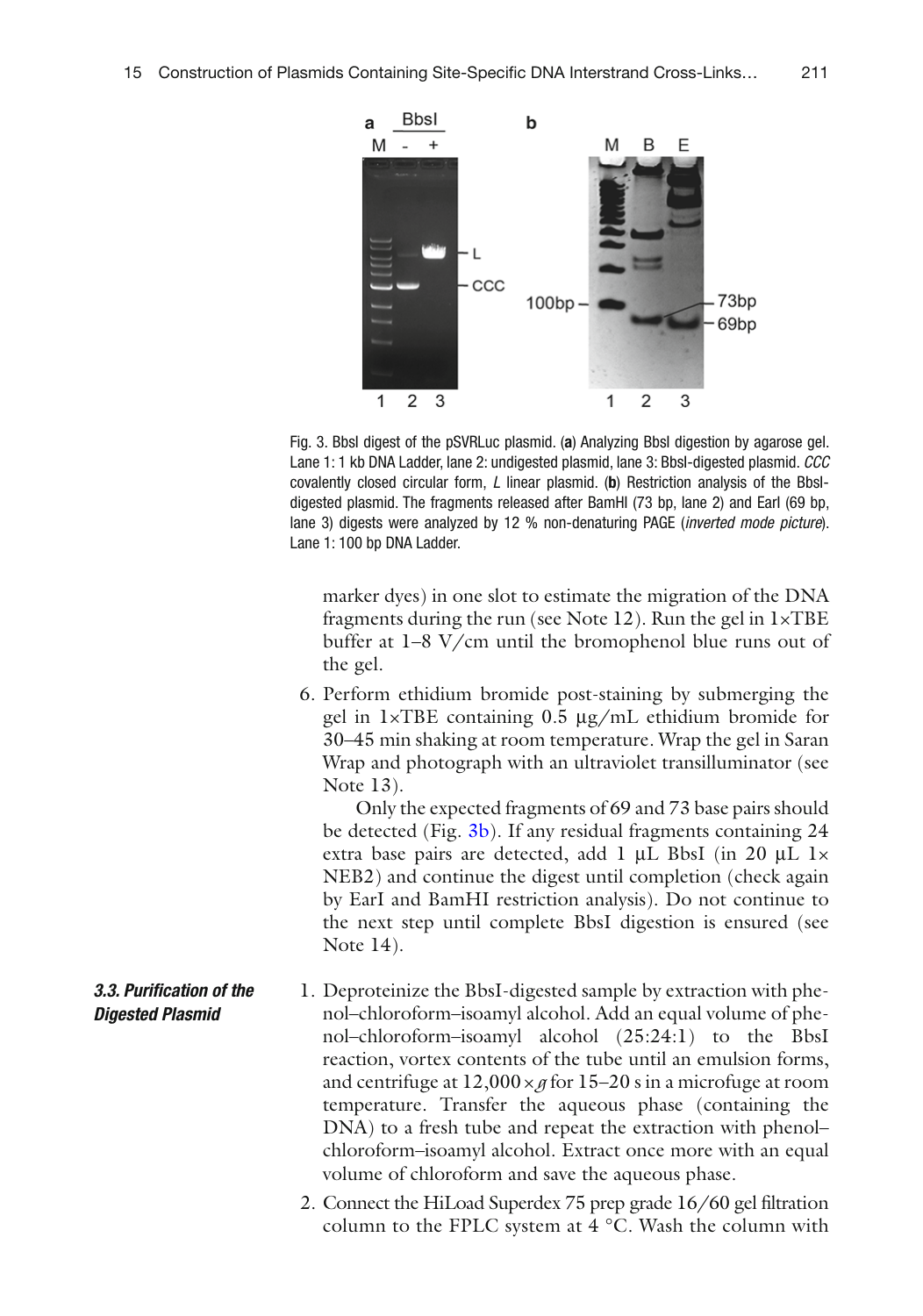<span id="page-9-0"></span>

Fig. 4. Purification of the BbsI-digested pSVRLuc plasmid. A typical gel filtration profile shows the elution of the linearized plasmid after 1 column volume and of the excised fragment after 2 column volumes. The insets show the DNA corresponding to the peaks, analyzed by 1 % agarose gel (linearized plasmid) and by 8 % non-denaturing PAGE (24 bp oligonucleotide).

1 column volume  $H_2O$  at a flow rate of 1 mL/min (see Note 15), and then equilibrate with 2–3 column volumes of TE buffer (see Note 16).

- 3. Program the FPLC run as follows: flow rate  $1 \text{ mL/min}$ , UV detection: 260 nm, sample injection size of 1 mL, start of fractionation after 1 column volume, collecting 2 mL fractions, and stop the run after 3 column volumes.
- 4. Pre-warm the digested DNA sample at 37 °C, then load into a 1 mL syringe, and inject it into the sample loop (1 mL). Start the FPLC run.
- 5. The plasmid vector elutes first (Fig. 4). The excised DNA fragment is eluted later (usually after 2 column volumes) and is hardly seen in the chromatogram (Fig. 4) (see Note 17). The fractions containing the plasmid DNA are further analyzed using a UV spectrophotometer (260 nm) to accurately determine the DNA concentration (this allows for an estimation of the subsequent precipitation efficiency). Pool the relevant fractions and measure the volume.
- 6. Concentrate the DNA by ethanol precipitation. Transfer the diluted DNA solution to an Oak Ridge centrifuge tube (30 mL or 50 mL capacity, depending on the final volume obtained after addition of ethanol; see below). Add 1/10th volume of 3 M sodium acetate to adjust the salt concentration to 300 mM. Add 2 volumes of ice-cold ethanol, mix well, and store at −20 °C for 1 h or overnight.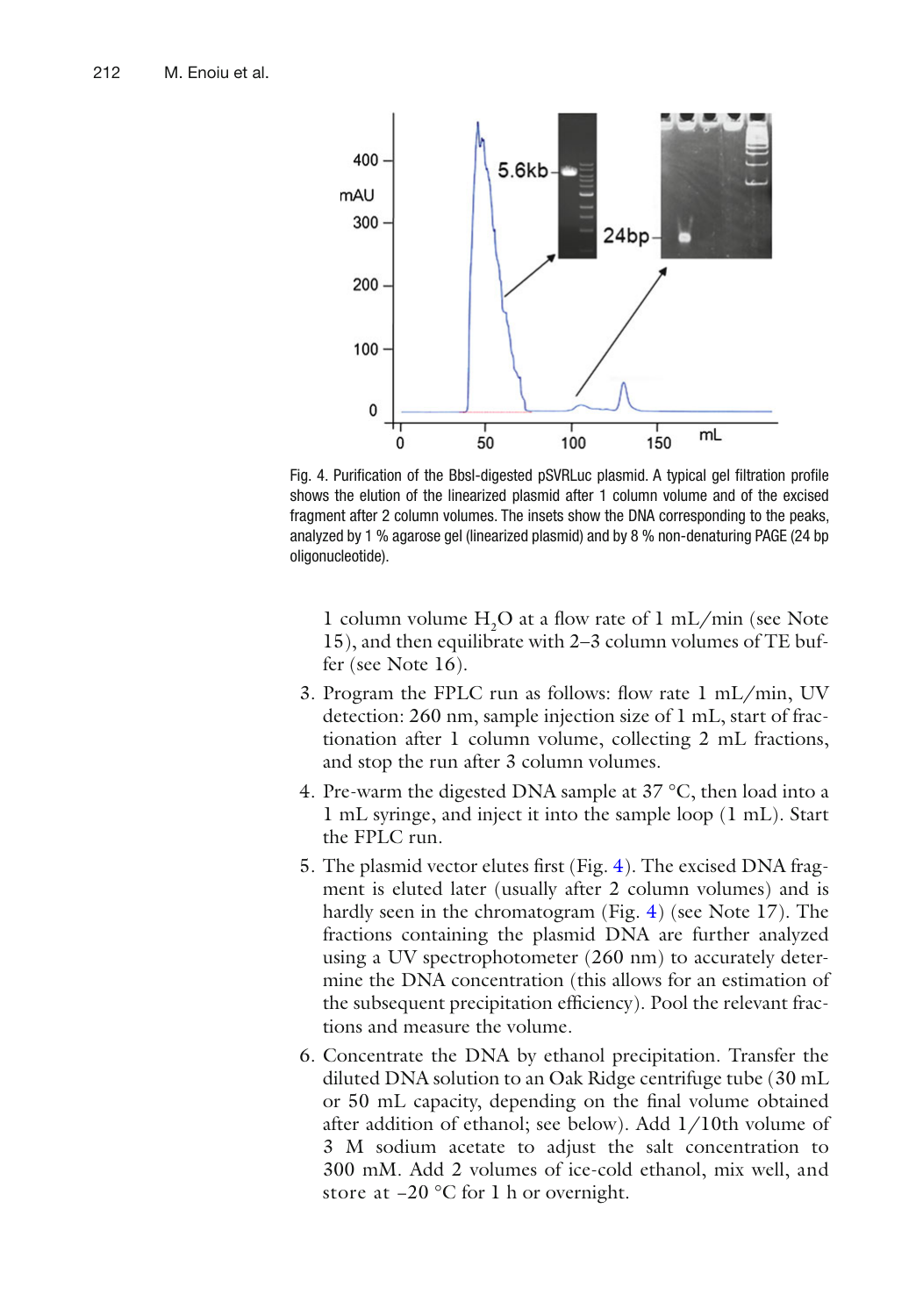- <span id="page-10-0"></span>7. Recover the DNA by centrifugation at  $20,000 \times g$  for 30 min at 4 °C. Carefully remove the supernatant without disturbing the pellet, and then wash the pellet with 10 mL 70 % ethanol. Centrifuge at  $20,000 \times g$  for 10 min at 4 °C. After removing the supernatant, air-dry the pellet until the last traces of fluid have evaporated (do not overdry the pellet).
- 8. Dissolve the DNA pellet in 0.5–1 mL 10 mM Tris–HCl pH 8.0 (warm up at 30 °C to help dissolve). Transfer the DNA to an Eppendorf tube.
- 9. Measure the DNA concentration using a UV spectrophotometer (260 nm). The yield of purified DNA is typically  $\sim80$  % of the BbsI-digested DNA loaded onto the column. The purified DNA can be stored at −20 °C.
- 1. Test the efficiency of the ligation in small-scale reactions. In general, we obtain good yields of the closed circular plasmid by using 0.5–1 nM plasmid vector and a 1.5× molar excess of the oligonucleotide DNA insert. However, since the efficiency of the ligation reaction might vary between different plasmid preparations, it is important to test the optimal amounts of DNA in small-scale reactions using various combinations of vector to insert ratios and concentrations (see Note 18). Set up ligation reactions containing 0.5, 1, and 2 nM plasmid vector, and 1.5 and 3× molar excess of the insert for each concentration of plasmid. Add 4 μL 10× Ligase buffer, 0.2 μL T4 DNA ligase, and  $\rm{H}_{2}O$  to  $40$   $\rm{\mu}$ L. Perform a control reaction in parallel without insert whenever a new preparation of the digested plasmid is used. Mix well and incubate overnight at 16 °C.
- 2. Load the same amount of DNA from each of the small-scale ligation reactions in a 0.8 % agarose gel and compare the yield of the closed circular DNA (Fig. [5a\)](#page-11-0). In the control reaction without insert, only the linear form of the plasmid should be detected.
- 3. Scale up the ligation reaction using the DNA concentrations that give the best yield in the small-scale test reactions. The preparative ligation reaction can be set up with a volume of 20–50 mL depending on the desired yield of closed circular plasmid (see Note 19). For a typical ligation reaction (1 nM vector and 1.5× insert), mix in a 50 mL Falcon tube: 40 pmol pSVRLuc plasmid vector (148 μg), 60 pmol oligonucleotide insert, 4 mL 10× Ligase buffer, 10 μL T4 DNA ligase, and  $H_2$ O to 40 mL. Mix by inverting the tube and incubate overnight at 16 °C in a water bath.
- 4. Take a reaction sample corresponding to 100 ng DNA and analyze on a  $0.8$  % agarose gel to check the efficiency of the preparative ligation reaction (Fig.  $5b$ ). Load an aliquot of the

 *3.4. Ligation of the ICL-Containing Oligonucleotide to the Linearized Plasmid*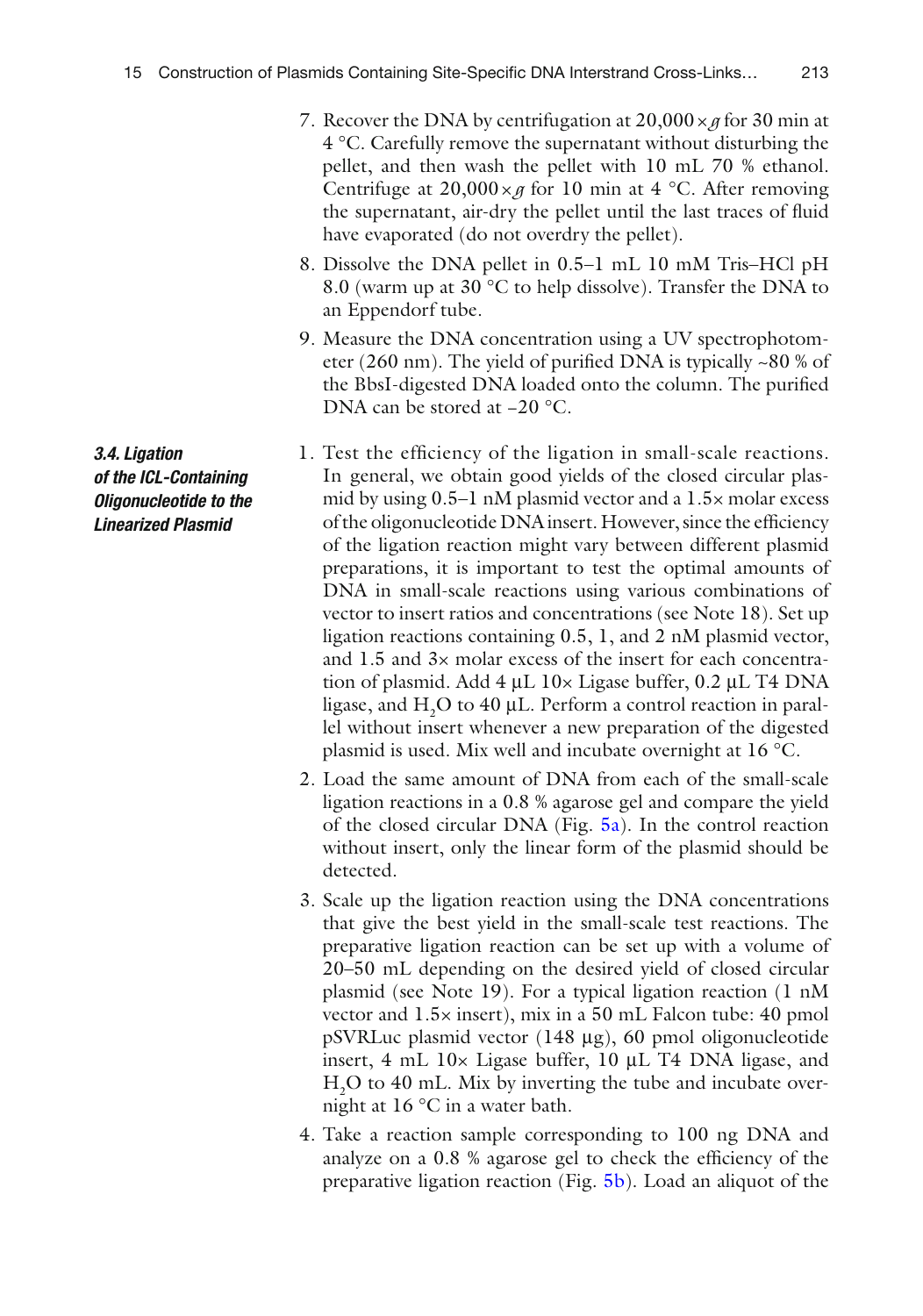<span id="page-11-0"></span>

 Fig. 5. Ligation of the ICL-containing oligonucleotide into the BbsI-digested plasmid vector. ( **a** ) Small-scale ligation reactions. The concentrations of the plasmid DNA and insert are indicated in [nM]. Lane 1: 1 kb DNA Ladder, lane 2: control ligation reaction without insert. *CCC* covalently closed circular form, *L* linear plasmid, *N* nicked plasmid, *Mult*: multimers. The same amount of total DNA was loaded for each ligation reaction. ( **b** ) Large-scale ligation reaction. A typical ligation reaction is shown in lane 2. Lane 1: 1 kb DNA Ladder, lane 3: control ligation reaction without insert. (c) Covalently closed circular plasmid containing the interstrand cross-link isolated from cesium chloride (Cs) gradient. A small amount of nicked plasmid may be formed during the purification procedure.

linearized plasmid vector without insert for comparison. The covalently closed circular plasmid should represent at least 20 % of the total DNA (typically ranging from 20 to 50 %).

- 5. Concentrate the DNA from the ligation reaction using one of the procedures below, depending on the volume of the ligation reaction.
	- (a) For a ligation reaction volume up to 50 mL, concentrate the DNA solution to  $0.7$  mL using the centrifugal filter device Amicon Ultra-15 30K in a bench-top centrifuge at  $4,000 \times g$  at 4 °C (see Note 20).
	- (b) For a ligation reaction volume higher than 50 mL, concentrate the DNA using a QIAGEN-tip 500 column from a Qiagen Plasmid Maxi Prep kit. Pre-equilibrate the column with 10 mL of buffer QBT, apply the ligation reaction, and then wash the column with 30 mL of QC buffer. Elute with QF buffer (1.25 M NaCl, 50 mM Tris–HCl pH 8.5), collecting 1 mL fractions. Measure the DNA concentration of each fraction using a UV spectrophotometer, pool the concentrated fractions, and dialyze against TE.
- 1. The concentrated ligation solution (obtained in step  $5(a)$  of the Subheading  $3.4$ ) is mixed with a cesium chloride ethidium bromide solution or alternatively, cesium chloride is dissolved directly into the DNA solution (obtained in step  $5(b)$ ) of the Subheading [3.4\)](#page-10-0).  *3.5. Puri fi cation of the Closed Circular Plasmid*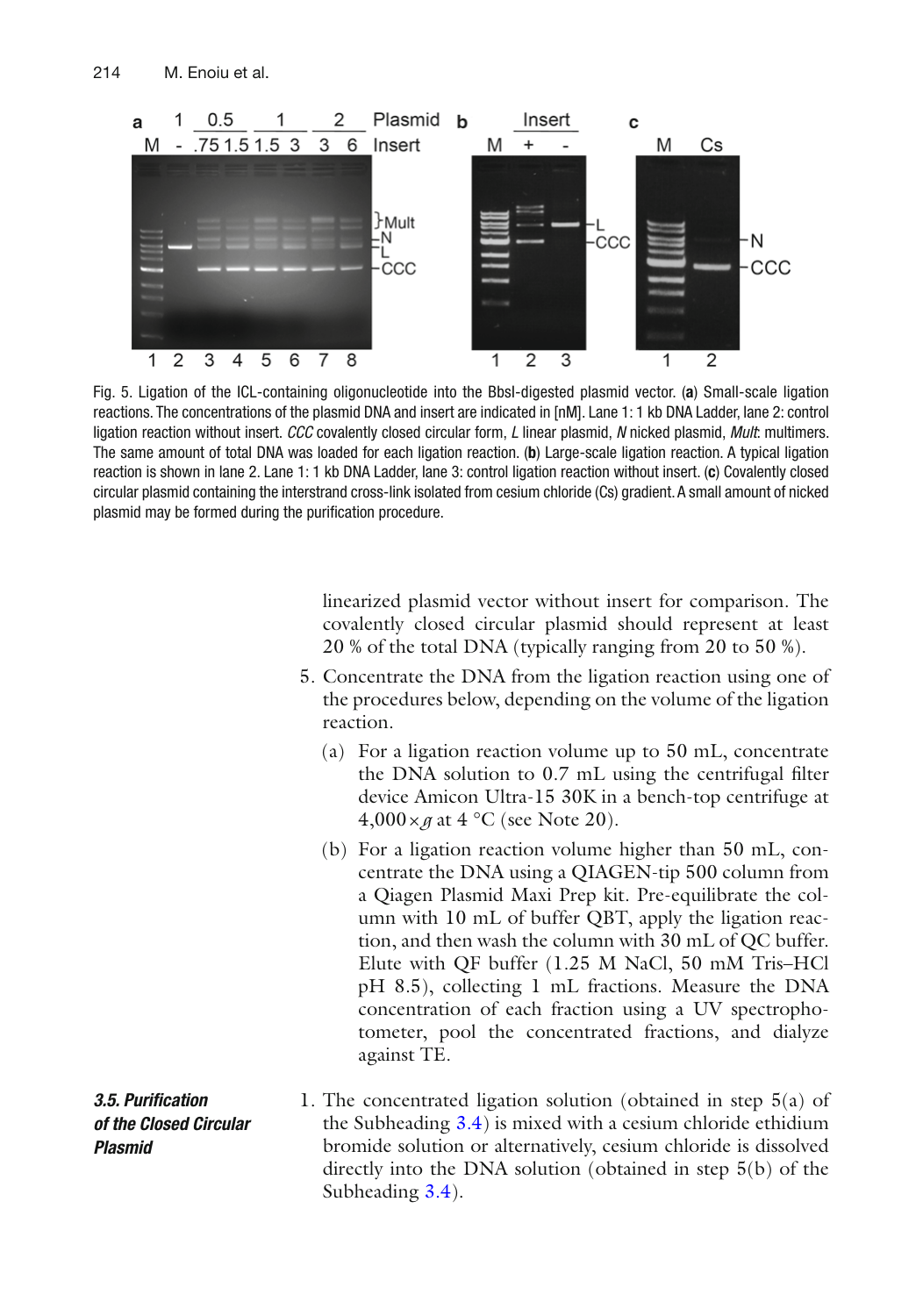- (a) Dissolve 12 g cesium chloride in 10.7 mL 10 mM Tris–HCl, pH 8.0, 1 mM EDTA buffer in a Falcon tube. Cover the tube with aluminum foil and add 80 μL 10 mg/ mL Ethidium Bromide. Mix well. Load the 0.7 mL concentrated DNA sample into the 6 mL ultracentrifuge tube. Add the same volume of TE buffer to the balance tube. In the dark, fill the tubes with the CsCl/Ethidium bromide solution.
- (b) For every 1 mL of concentrated ligation solution, mix with 1 g of cesium chloride in a Falcon tube. In a separate Falcon tube, dissolve 15 g cesium chloride with 15 mL TE buffer. Load the CsCl-ligation solution into a 6 mL ultracentrifuge tube wrapped with aluminum foil. Add 30 μL 10 mg/mL ethidium bromide to the ultracentrifuge tube. Fill the remainder of the ultracentrifuge tube with the CsCl–TE solution. Fill a second ultracentrifuge tube with the CsCl–TE solution to serve as a balance.
- 2. Seal the tubes using the Ultracrimp sealing tool. Balance the tubes with the adaptors for Stepsaver 65V13 ultracentrifuge rotor (using different combinations of the adaptors) so that the difference in weight is less than 10 mg.
- 3. Centrifuge at 60,000 rpm (about  $340,000 \times g$ ) for 16 h at 4 °C (see Note 21). Set the break off from 20,000 rpm (about  $37,000 \times g$  to 0.
- 4. Stop the ultracentrifuge run and wait until the rotor has come to a complete stop. This can take up to 1 h.
- 5. Take out the tube from the ultracentrifuge rotor carefully (without disturbing the gradient). In a darkroom, place the tube on a holder and visualize the bands using a UV lamp at 360 nm (try to minimize the exposure to UV light). Two bands of DNA should be visible: the upper band consists of linear and nicked DNA, and the lower band consists of closed circular DNA. Pierce the top of the tube with a 21-gauge needle, which serves as a vent (heating up the needle with a lighter can facilitate piercing). Pierce the tube with an 18-gauge needle attached to a 1 mL syringe just below the lower DNA band (make sure that the bevel of the needle is facing upwards toward the DNA band), and carefully extract the closed circular DNA. Avoid contamination with the upper DNA band.
- 6. Dilute the collected DNA to 2 mL with TE buffer in a 15 mL Falcon tube wrapped with aluminum foil.
- 7. Add an equal volume of water-saturated butanol to extract the ethidium bromide. Mix the two phases by inverting several times.
- 8. Centrifuge the mixture at  $450 \times g$  in a bench-top centrifuge for 2 min.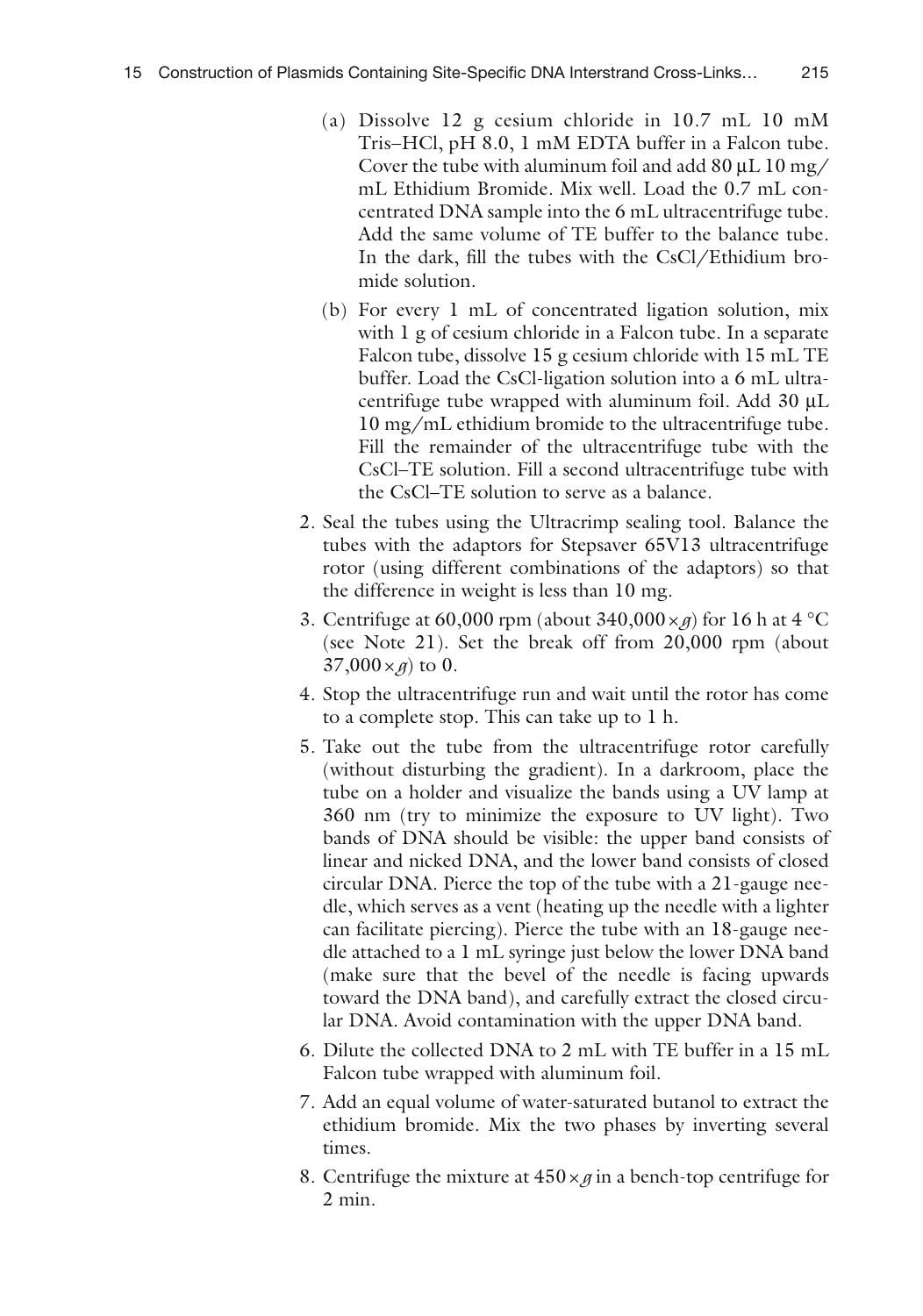- 9. Remove the upper phase (butanol containing the ethidium bromide), and repeat the extraction (steps 7 and 8) four to six times to remove any remaining ethidium bromide.
- 10. Remove the CsCl by spin dialysis through an Amicon Ultra-4 30K centrifugal filter device. Concentrate to about 100 µL by spinning at  $4,000 \times g$ ,  $4^{\circ}$ C in the bench-top centrifuge.

Add 3.9 mL TE buffer and spin to concentrate as above. Repeat this buffer exchange step four more times. Perform a last buffer exchange with 10 mM Tris–HCl pH 7.5 and stop the spin when the volume of the DNA sample is about 200 μL.

- 11. Transfer the DNA sample to an Eppendorf tube. Measure the concentration using a UV spectrophotometer and analyze the DNA by agarose gel electrophoresis (Fig. [5b\)](#page-11-0) (see Note 22). The final yield of the closed circular plasmid varies between 20 and 50 % of the linear vector DNA included in the ligation reaction. In general, we obtain 30–50 μg of closed circular plasmid from a 40 mL ligation reaction.
- 12. Dilute the DNA to 10 ng/ $\mu$ L with 10 mM Tris–HCl, pH 7.5 containing  $10 \text{ mM NaClO}_4$  (10 mM NaClO<sub>4</sub> is added for cisplatin ICL-containing plasmids, but not for other types of ICLs). Make single-use aliquots and store at −80 °C.

# **4. Notes**

- 1. The plasmid purity is important for the efficiency of the BbsI digest. We use the Qiagen Maxiprep kit and pay attention to completely dry out residual ethanol, since traces of ethanol inhibit BbsI.
- 2. We have also incorporated duplexes containing nitrogen mustard-like ICLs  $(12, 13)$  into the same plasmid using identical procedures with very similar yields and efficiency.
- 3. Use 5' phosphorylated, highly pure oligonucleotides. We use chemically phosphorylated and HPLC- or PAGE-purified oligonucleotides. Oligonucleotides phosphorylated enzymatically (T4 Polynucleotide kinase) can also be used, but since enzymatic phosphorylation is less efficient, the yield of closed circular plasmid after ligation may be significantly decreased.
- 4. For BbsI, storage at −80 °C is recommended for periods longer than 30 days. We make aliquots (30 μL aliquot for digestion of 300 μg DNA) and store them at −80 °C.
- 5. We have found that some batches of cisplatin are extremely reactive and do not need activation prior to the cisplatination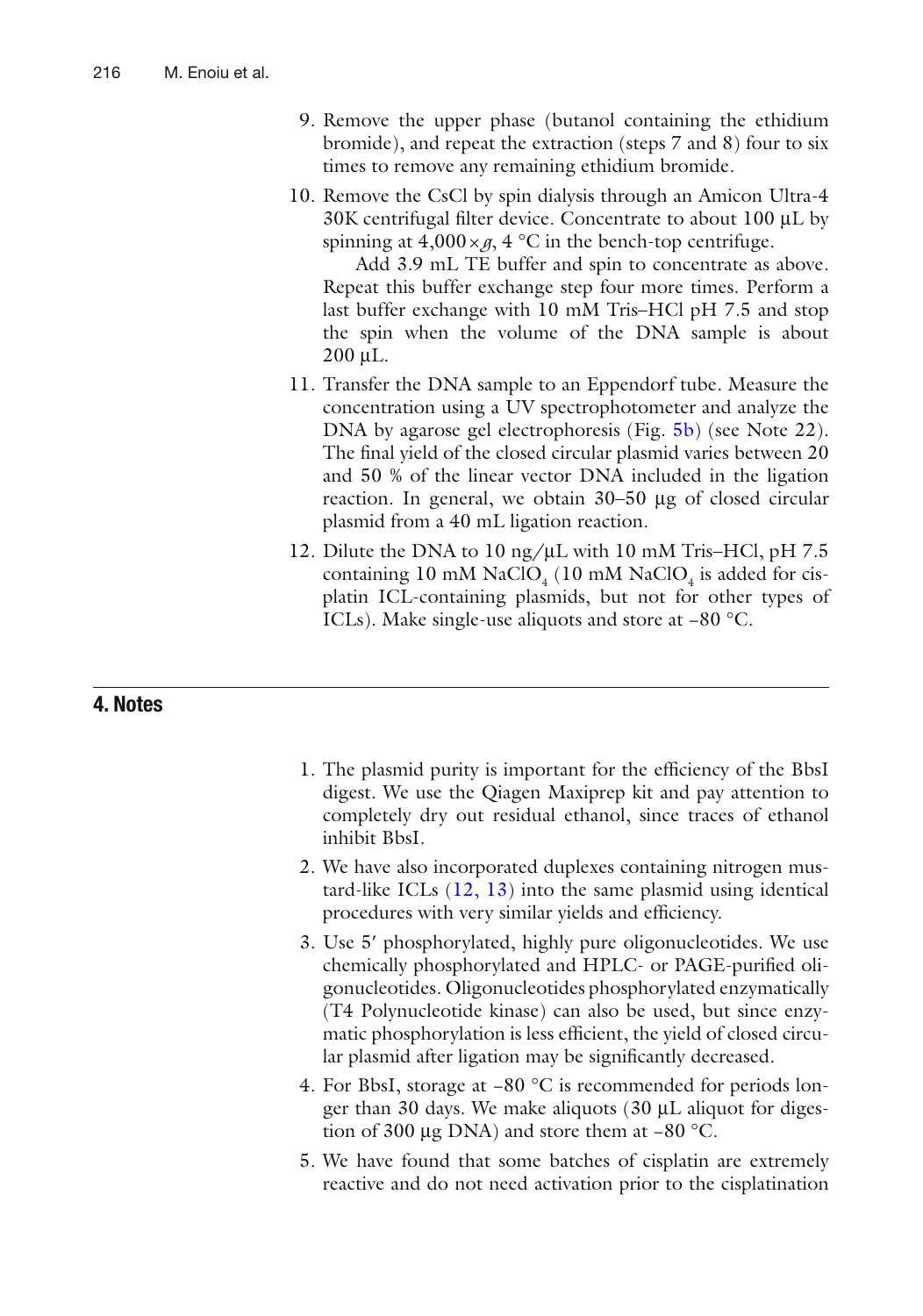reaction. We recommend testing each new batch of the reagent in small-scale platination reactions (using 2 nmol DNA) in order to find out whether the activation of cisplatin is needed or not.

- 6. The platination reaction can be scaled up to 20 nmol singlestranded oligonucleotide (keep the final DNA concentration to 125 μM). For optimal resolution during the anion exchange chromatography step, it is important not to load more than 20 nmol DNA on the Mono Q column. For the preparation of higher amounts of cisplatin monoadduct DNA, make several reactions and inject them separately on the Mono Q column.
- 7. The desalting and buffer exchange step can be also done by dialysis against 0.1 M NaClO<sub>4</sub>, using a Spectra/Por Biotech RC MWCO 3.5K membrane, 4 h at 4 °C.
- 8. The presence of the cisplatin ICL within the DNA duplex can be further confirmed by radioactive labeling  $(^{32}P)$  in a phosphate exchange reaction and analysis of the size by denaturing PAGE (Fig.  $2c$ ).
- 9. The BbsI digest reaction can be scaled up to 500 μg DNA using  $0.5$  U BbsI/ $\mu$ g DNA.
- 10. This step may be skipped since it does not discern whether BbsI cleavage occurred at one site or at both sites. The next step (restriction analysis of the digested DNA) is absolutely needed and sufficient to make sure that BbsI digest was complete.
- 11. The choice of the analytical restriction enzyme depends on the particular plasmid. Use two restriction enzymes that cut close to the BbsI sites and generate fragments of 50–300 bp on the BbsI-linearized plasmid. This size ensures that incompletely digested BbsI DNA fragments (+24 bp) can easily be detected.

For the pSVRLuc, EarI digest generates a 69 bp fragment (83 bp if BbsI digest is incomplete), and BamHI generates a 73 bp fragment (97 bp if BbsI digest is incomplete). BamHI and EarI are not unique sites in pSVRLuc, but the fragments generated by cleavage at the other sites are larger and do not interfere with the detection of the fragments of interest.

- 12. In a 12 % nondenaturing polyacrylamide gel, bromophenol blue runs at  $\sim$ 20 bp and xylene cyanol runs at  $\sim$ 70 bp DNA fragments.
- 13. Choose a UV exposure long enough to make sure that besides the expected fragments, no fragments containing an additional 24 base pairs, generated from an incomplete BbsI digest, can be detected (even very faint bands). Visualizing the picture in inverted mode often confers a better sensitivity.
- 14. In general, BbsI digestion goes to completion, and the presence of two BbsI sites might contribute to the activity of the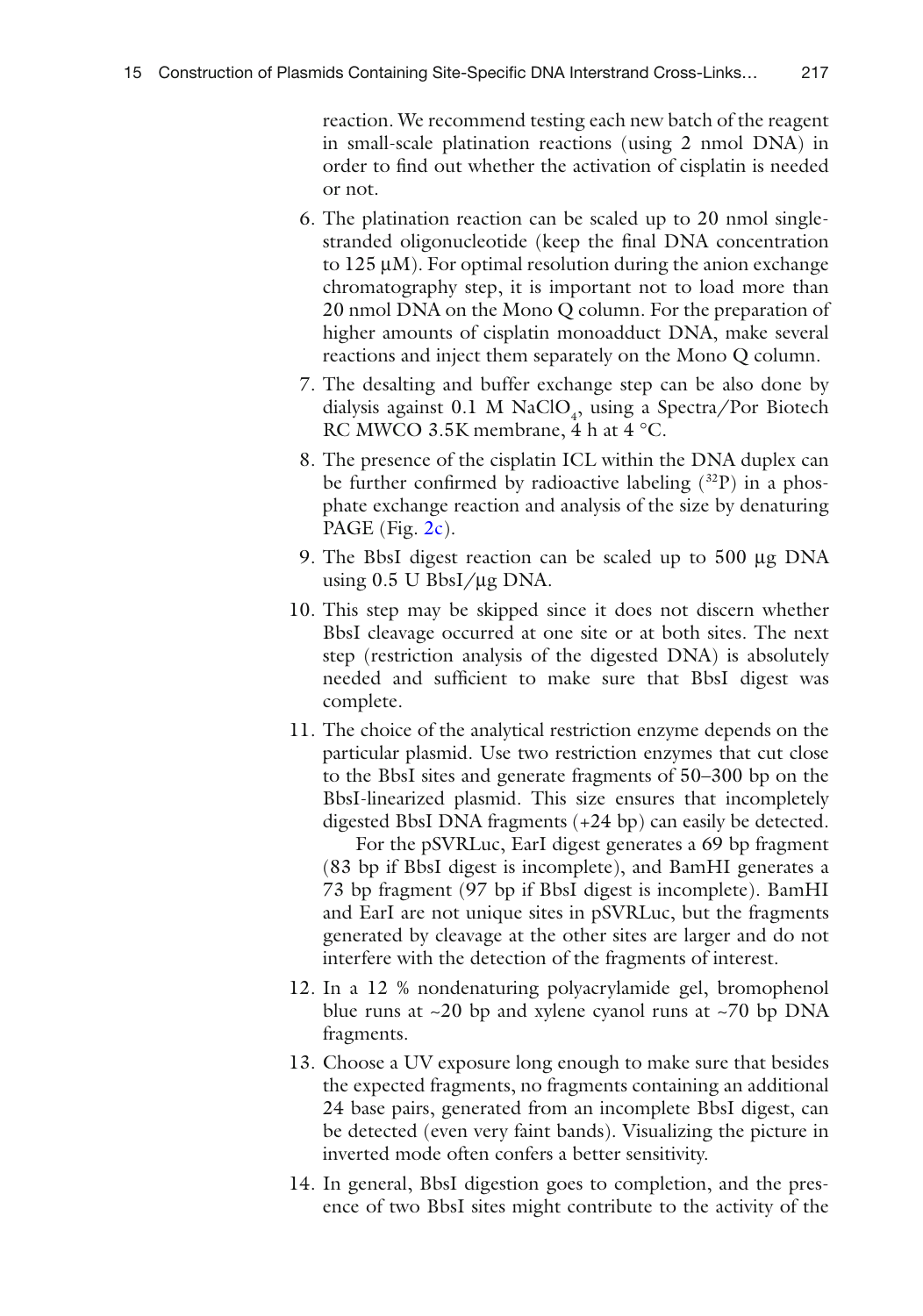enzyme, as known for some type IIS enzymes. However, it is very important to make sure that the digest goes to completion, since partially digested DNA can re-ligate, leading to contamination of the ICL-containing plasmid with uncrosslinked parental DNA.

- 15. The gel filtration column has to be free of any contaminants in order to avoid the degradation of single-stranded overhangs. Prior to use, perform a rigorous cleaning of the column by washing at a flow rate of  $0.8$  mL/min with 4 column volumes of 1 M NaOH, 4 column volumes of  $H_2O$ , then 0.5 column volumes of 30 % isopropanol, followed by 2 column volumes of  $H_2O$ .
- 16. The equilibration of the gel filtration column with the running buffer can be done overnight at a flow rate of  $0.2$  mL/min.
- 17. If the excised fragment is not detected in the FPLC profile, fractions eluting after 2 column volumes can be pulled, ethanol precipitated, and analyzed by 10–20 % native PAGE with ethidium bromide post-staining (Fig. [4\)](#page-9-0). The detection of the short DNA fragment will ensure that it has been efficiently removed by gel filtration and is particularly important when performing the procedure for the first time.
- 18. It is important to accurately determine the concentration of both the digested plasmid vector and the oligonucleotide insert by UV absorbance, since the efficiency of the ligation reaction is critically dependent on DNA concentration.
- 19. The ligation reaction can be scaled up to a volume higher than 50 mL if necessary (for the preparation of larger amounts of substrate, or for combinations of plasmid vectors and inserts that give lower yields of closed circular form than usual). However, it is important to stay well below the maximum binding capacity of the QIAGEN-tip 500 column (500 μg).
- 20. In order to decrease the time needed for the concentration of the DNA sample after the preparative ligation reaction, deproteinization by phenol–chloroform–isoamyl alcohol extraction  $(2x)$ , followed by chloroform extraction  $(1x)$ , and finally butanol extraction can be performed before loading into the Amicon Ultra-15 30K filter device. We have found that removal of the Ligase and BSA from the ligation reaction significantly increases the flow rate.
- 21. The ultracentrifugation can also be done for more than 16 h.
- 22. The quality of the ICL-containing plasmid preparation can be further analyzed using several methods. A fragment containing the ICL can be cut out from the plasmid, radiolabeled using a phosphate exchange reaction, and analyzed in denaturing polyacrylamide gel. Alternatively, use the restriction digest analysis at the unique SapI site that is inactivated by the cisplatin ICL.